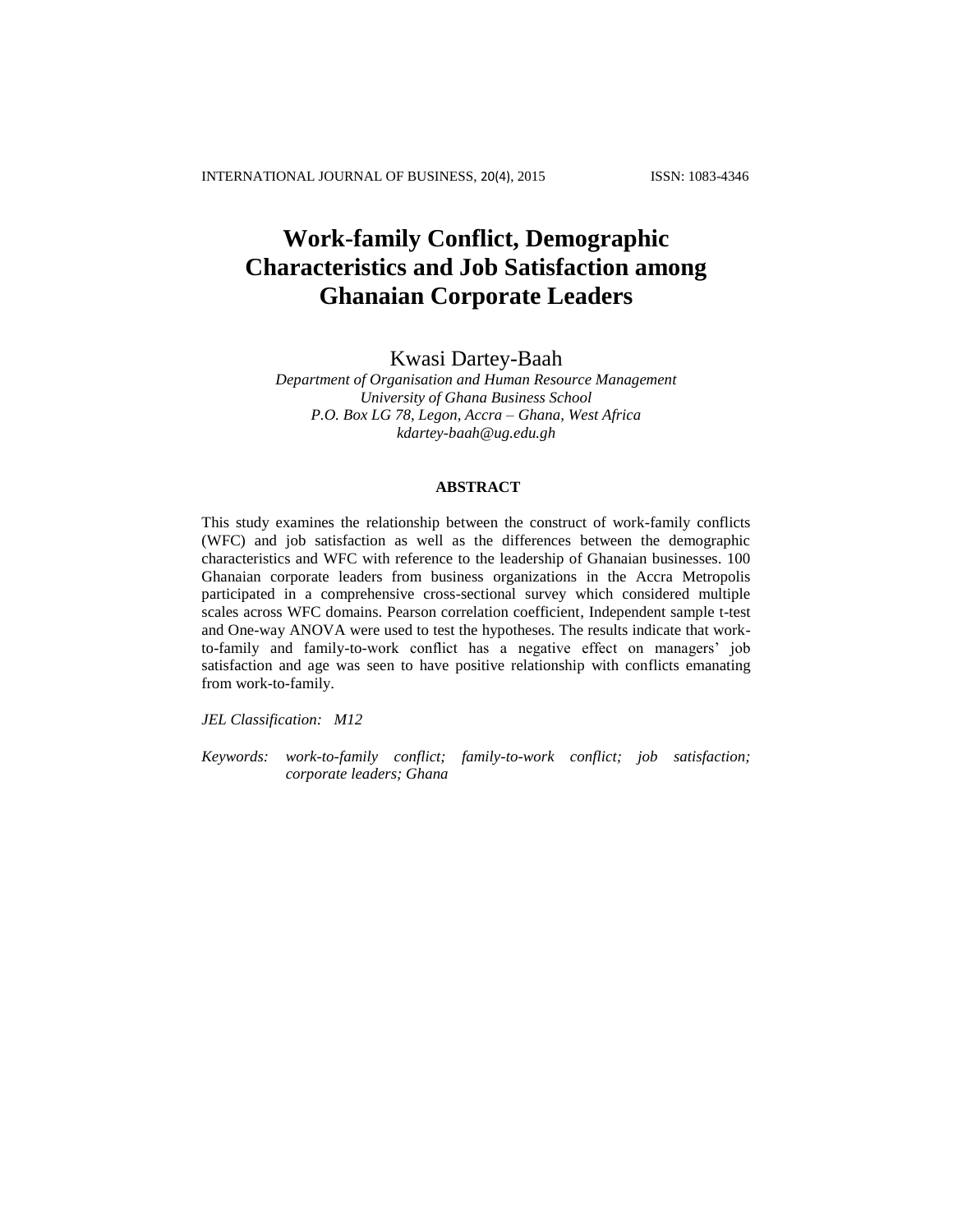#### **I. INTRODUCTION**

Changes in the workplace and demography of employees have made studying the relationship between work and family more important in recent years. Studies on workfamily conflict (WFC) have been increasing of late and not surprisingly, have become a major area in organizational research (Parasuraman and Greenhaus, 2002). This is because balancing work and family responsibilities has become a challenge for many employees (Moreno-Jiménez et al., 2009). These challenges transcend the boundaries of a single arena and usually have adverse effect on employee's health and psychological well-being (Kinnunen et al., 2006; Noor, 2002). In addition, work-family conflict is an important area for practitioners because it has been empirically related to negative work attitudes (Frone et al., 1992a; Parasuraman et al., 1996; Yang et al., 2000), absenteeism (Goff et al., 1990), tardiness (Hepburn and Barling, 1996), leaving work early (Boyar et al., 2005), turnover intentions (Burke, 1988), and other negative work behaviors (Frone et al., 1996). It is, therefore, imperative that industry and academia take keen interest in this emerging labor challenge whose dynamics are subtly becoming complicated.

Two separate forms of work-to-family conflict (WFC) and family-to-work conflict (FWC) have been shown to negatively impact organizational, family, and personal outcomes. Work-to-family conflict (WFC) could be observed as the unfavourable impact of work demands on the fulfilment of family responsibilities whereas family-to-work conflict (FWC) is the negative effect of family responsibilities on performance in the work place (Hoang, 2009). This phenomenon results when the expectations and time constraints associated with the professional and personal lives of workers are not compatible, making it difficult to manage both. For many, time is viewed as a limited resource; thus, the more time and energy an individual invests in one role, the less available to spend in the other, resulting in conflicts. This is the situation of many Ghanaian business leaders who strive to simultaneously perform two demanding roles. One role frequently involves a sole or shared responsibility for managing a family whereas the other involves successful performance of leadership tasks on the job. Both roles usually require substantial time and the use of an individual's physical and mental resource and if not well handled may result in conflict which in turn may impair the performance of both roles.

The relationship between work-family conflicts and job satisfaction has been explored extensively in studies. Most studies have reported negative relationship between these two constructs (Anderson et al., 2002; Boles and Babin, 1996; Frye and Breaugh, 2004). However, very little research, if any at all, has been done in Ghana concerning this subject with specific reference to the business leaders. As a result, the first objective of this study is to determine if work-to-family conflicts and family-towork conflicts experienced by Ghanaian business leaders result in a negative relationship with their perception of job satisfaction.

Previous studies have successfully demonstrated that some variables are related to both WFC and FWC differently. For instance, Netemeyer, Boles, and McMurrian (1996), Parasuraman et al. (1996), Frone et al. (1997b), and Kinnunen and Mauno (1998) have reported the following variables age, family support and number of children as having a relationship with WFC and FWC. On the other hand, very few studies have also established that there exist differences among gender with respect to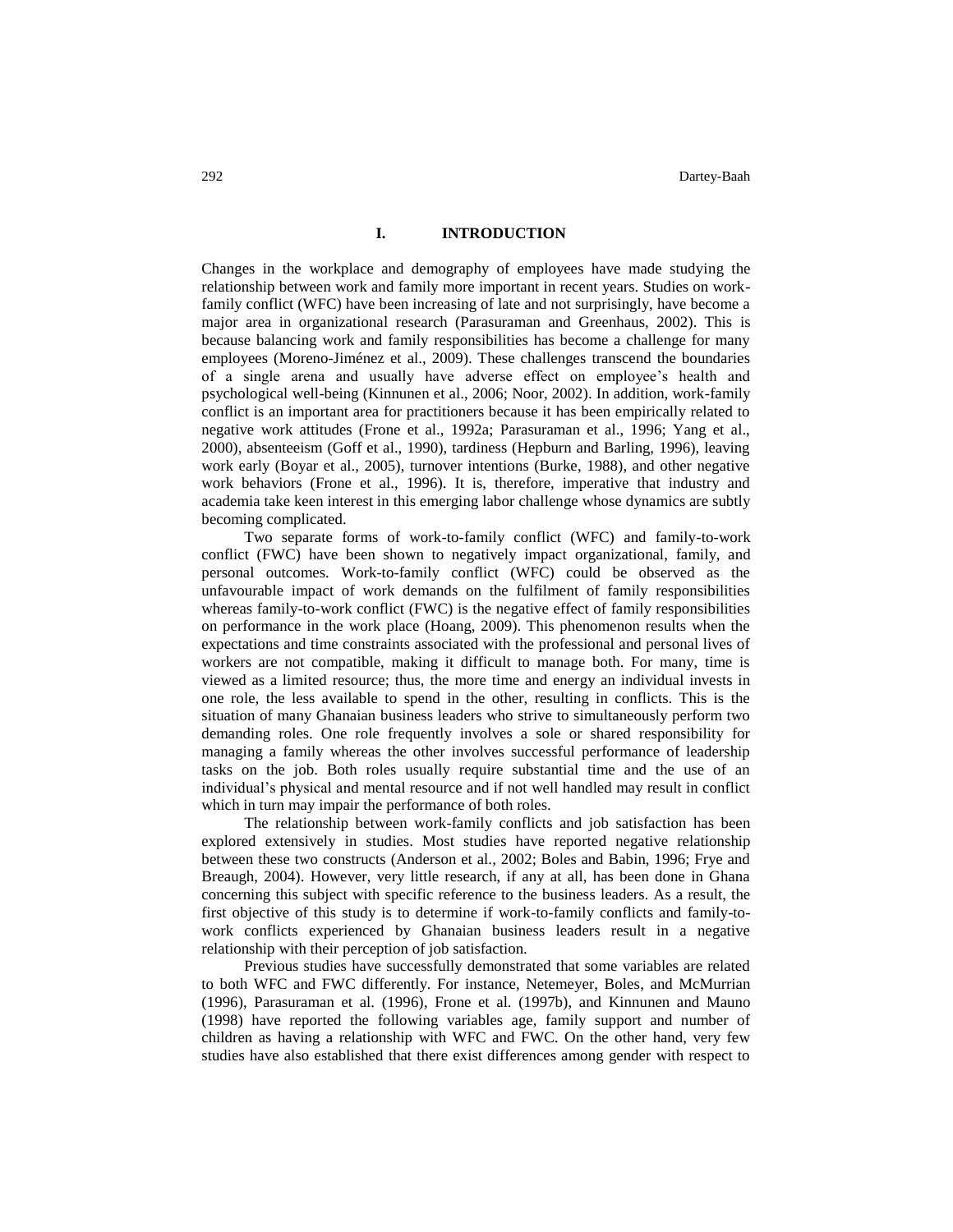work-to-family conflict and family-to-work conflict. For instance, it has been reported that though both sexes may experience work-family conflicts, females tend to be more conflict-prone than their male counterparts due to the former spending more combined time on work and family activities than the latter (Frone et al., 1992a; Hammer et al., 1997; Lundberg et al., 1994). Thus, the second objective of this study would be to establish the differences, if any, between each of the demographic factors and the variables WFC and FWC with specific emphasis on the Ghanaian corporate leaders.

As noted above, extensive research has been conducted to measure the relationship between work-family conflict and job satisfaction as well as other variables such as managerial efficiency and productivity. However, it is worth noting that all the studies conducted are in isolation and in different settings other than Ghana; and beside Aminah's (2007) study on "Job, family and individual factors as predictors of workfamily conflict" in Malaysia, none of the studies conducted so far have focused on the relative influence of demographic factors such as (age, educational background and managerial level) on work-family conflict with specific reference to corporate leaders. This study, therefore, seeks to fill these identified gaps that exist in the literature. Against this background, the study is designed to examine the relationship between work-family conflict and job satisfaction as well as the differences in work-family conflict using the demographic factors of respondents.

#### **II. THEORETICAL FRAMEWORK AND MODEL**

The effect of globalization and increased development has its attendant problems. Increasingly, parents, both male and female are assuming dual responsibilities among others and these responsibilities are driven by the desire to achieve success in the corporate world while maintaining a balanced family life. However, these two roles appear equally demanding and can be at conflict with each other. This dual responsibility imposed by both work and family life is termed as "sweeping changes" (Allen, 2001). In response to this, organizations have put in place measures such as leaves and flexible working hours among others to mitigate the adverse impact of workto-family conflicts and family-to-work conflicts on their employees. However, it appears these measures have not yet provided the needed solutions (Allen, 2001).

The concept of work-family conflict has been explained by Kahn et al. (1964) and Pleck (1977) using the role theory framework. They proposed that the major determinant of an individual's behavior is the expectation of behavior that others have for him or her. The role theory predicts that the expectations surrounding each of these different roles a person performs can degenerate into inter-role conflict when they involve pressure on the individual to satisfy all expectations of work and family roles since each role requires time, energy and commitment. Using this framework, Kahn et al. (1964) defined work-family conflict as a form of inter-role conflict in which the role pressures from work and family spheres are mutually incompatible. Such incompatibility is indicated by the fact that participation in the work role is made more difficult by virtue of participation in the family role and vice versa.

One of the dominant models through which work-family conflict is viewed is the integrative model (Frone et al., 1997a). This model brings out a comprehensive outlook of conflict in terms of varying outcomes. However, in recent times, work-family conflict has been examined from a systems perspective demonstrating that one member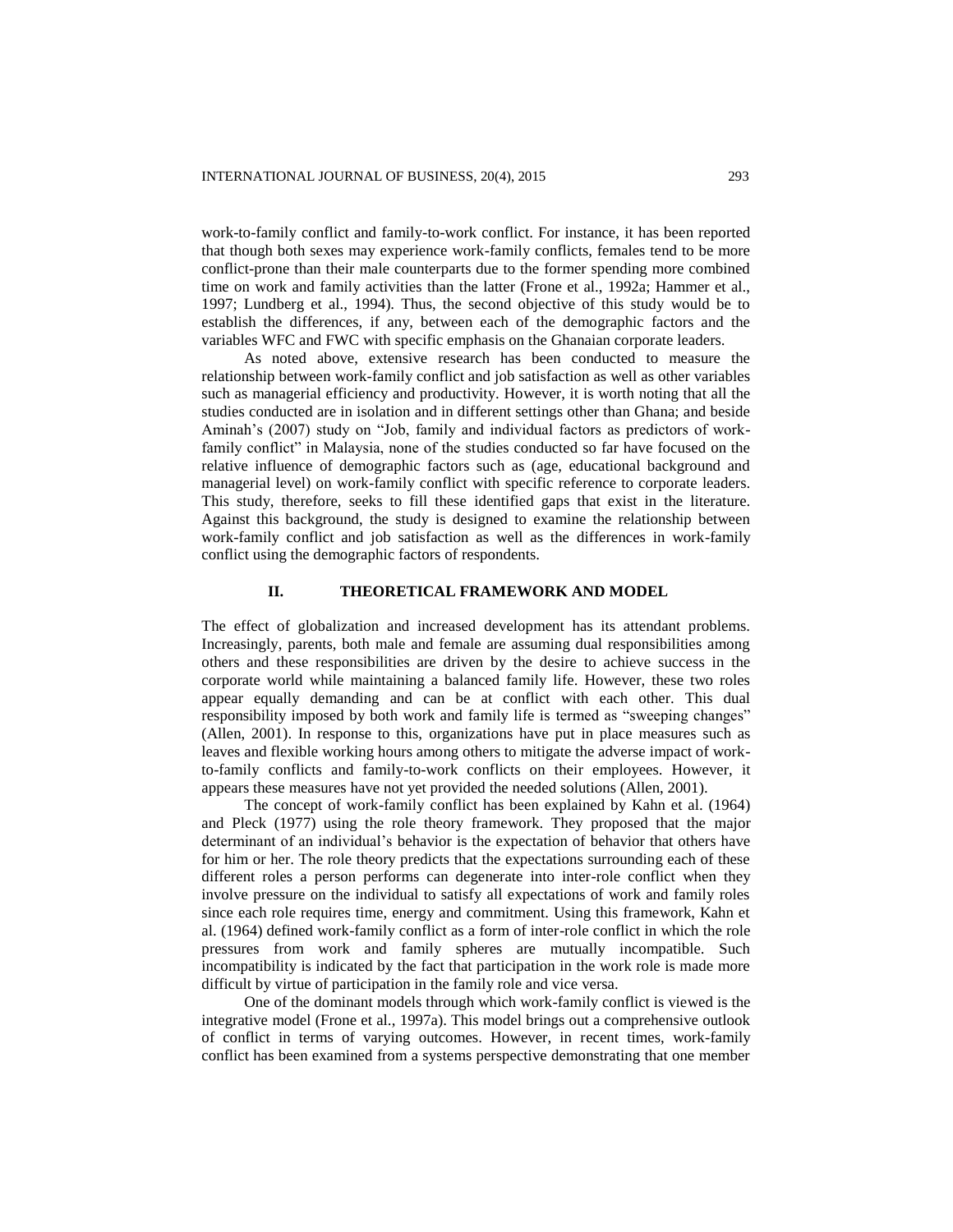of a couple's experience of work-family conflict can significantly impact their partner's experience of work-family conflict (Hammer et al., as cited in Boyar et al., 2007). These work and family "crossover effects" of stress and strain from one member of a couple to the other have been recently presented in a theoretical model by Westman (2001, 2002). Thus, in crossover, stress experienced in the workplace by an individual may lead to stress being experienced by the individual's partner at home. Whereas spillover is an intraindividual transmission of stress or strain, crossover is a dyadic, interindividual transmission of stress or strain. In addition, Ling and Powell's (2001) framework on work-family conflict posit that attempts to adequately fulfill both work and family role demands require sufficient amount of time and energy, which may be scarce. Thus, simultaneous work and family role demands could lead to work and family stressors, which consecutively act as antecedents of work-family conflict. Stressors in work domain lead to work-to-family conflict, and stressors in family domain lead to family-to-work conflict. The former occurs when work activities hinder performance of family responsibilities and the latter when family responsibilities negatively affect performance in work place. Work-family conflict in turn negatively influences job satisfaction and the psychological well-being of workers.

Recognizing the bi-directional nature of the interrole construct, two distinct types of conflict, namely, work-to-family conflict and family-to-work conflict are included in a framework developed for the study as shown in Figure I. The model is developed based on the role theory framework (Kahn et al., 1964; Pleck, 1977), the systems approach of Hammer et al. (2009) and Westman (2001, 2002) and the framework of Ling and Powell (2001) as well as other researches and scholarly works discussed under the literature review segment of this study.

As indicated in Figure I, WFC and FWC are correlated both with work role demands and family role demands respectively. And the model shows that these conflicts have negative impact on the job satisfaction of the Ghanaian corporate leader. The components of work role demands consist of commitment, productivity, responsibility and reliability whereas that of family role demands encompasses responsibility for children, spouse support, household responsibilities and earning money.

Again, the model looks at the extent to which the demographic characteristics of respondents influence the bi-directional construct from the angle of WFC and FWC. Finally, the direct relationship between WFC and FWC vice versa is also examined. In brief, work and family role demands as well as demographic characteristics of respondents are taken into consideration in this proposed work-family conflict model.

#### **III. LITERATURE REVIEW**

#### **A. Work-Family Conflict**

According to Stoner, Hartman, and Arora (1990), work-family conflict is defined as "a form of inter-role conflict arising because pressures emanating from one role are incompatible with those from another role." Adams, King, and King (1996) also stated that work-family conflict arises when demands of one domain (e.g., work) are incompatible with demands of the other domain (e.g., family), and this conflict can affect the quality of both work and family life. Again, O'Neil and Greenberger (1994)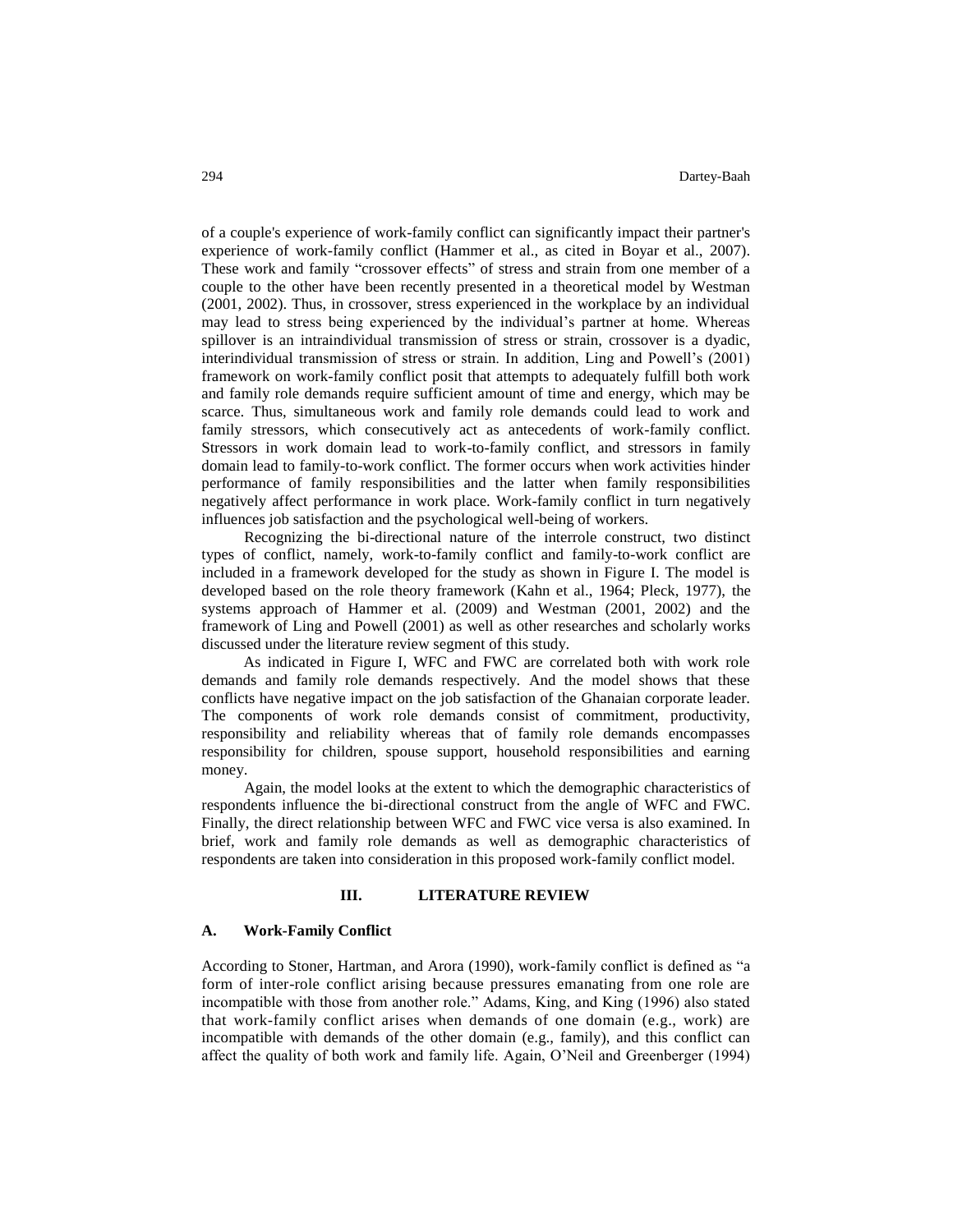

demonstrated that individuals who combine work and family roles often feel a high degree of commitment to both roles and, perhaps as a result of this high commitment, may also experience a high degree of work-family conflict. This is because responsibilities at work and in the family are obviously important to most individuals; however, when taken together, these responsibilities often result in conflicting demands (Boles et al., 1997).

The definition implies that work-family conflict is a complex, bi-directional construct. Conflict may arise from either domain: work-to-family conflict [WFC] or family-to-work conflict [FWC] (Stoeva, Chiu, and Greenhaus, 2002). Work-to-family conflict occurs when managers bring problems and stress from work to their homes that negatively influence the quality of their family life. Family-to-work conflict, on the other hand, occurs when family responsibilities interfere with an individual's workrelated duties. The descriptions of work-family conflict all focus on the conflict of high demanding dual roles on the bearing subject. In other words, the nature of work family conflict is role conflict. According to Greenhaus, Parasuraman, and Collins (2001) there are two types of work-family conflict: time-based and strain-based. Time-based conflict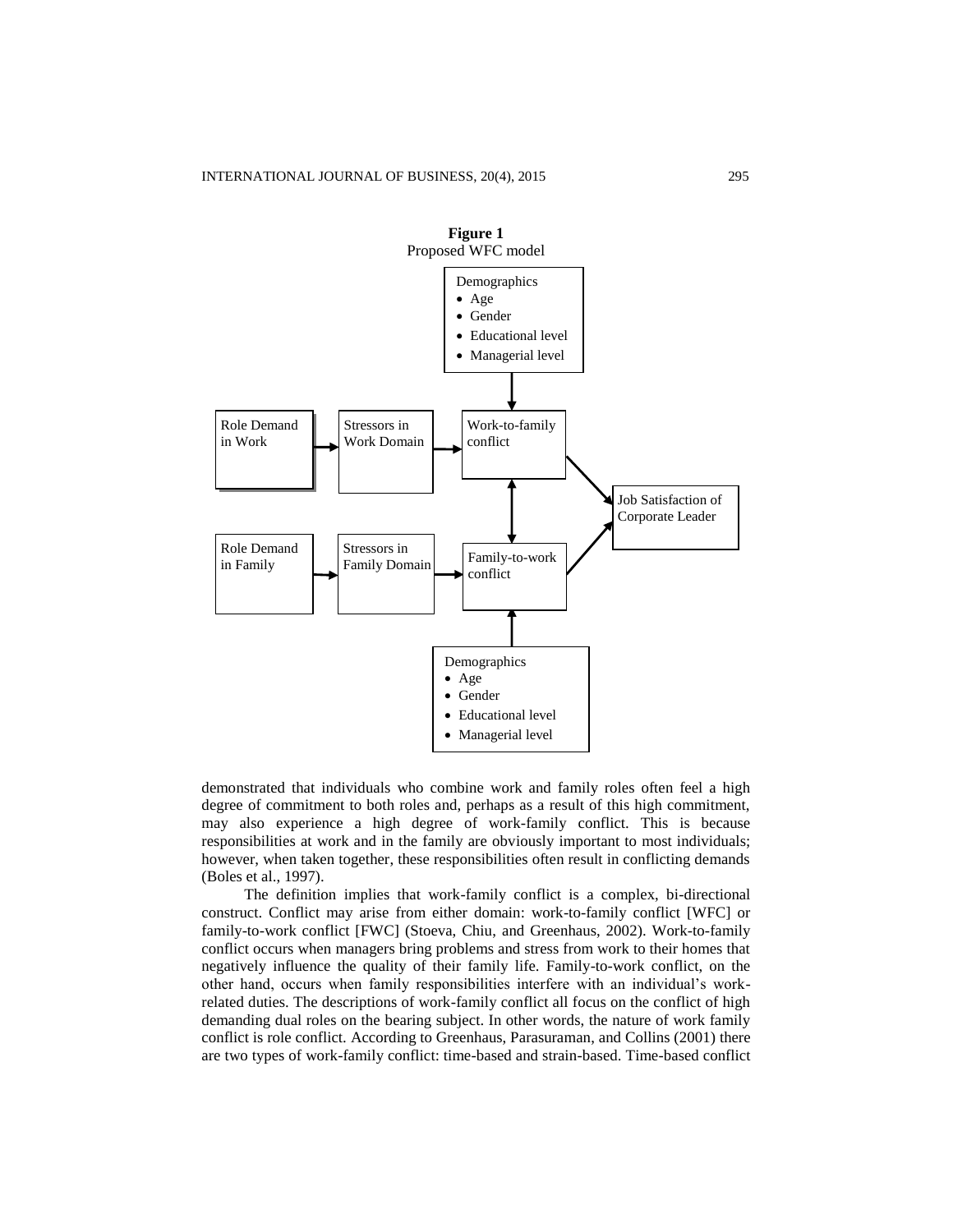arises when time spent on one role (work or family) are obstacles to the completion of responsibility of the other role. Strain-based conflict arises when the strain produced in one role spills over into the other role (Ling and Powell, 2001).

Most psychosocial researchers studying WFC attempt to establish the impact of this bi-directional concept on some aspects of employee behavior or organizational performance. There is a wide agreement among the extant scholarly literature on WFC and FWC that the two constructs although strongly correlated with one another, are conceptually and empirically distinct constructs (Duxbury et al., 1994; Frone et al., 1992a). While the best predictors of WFC conflict are work-related variables, the antecedents of FWC conflict are mainly family-related variables (Kinnunen and Mauno, 1998). Studying the effect of WFC and FWC on some psychosocial variants of employees, (Moreno-Jiménez et al., 2009) mentioned that both types of stress are associated with health problems such as psychological strain (Kinnunen et al., 2006; Noor, 2002), depression and anxiety (Lapierrre and Allen, 2006) or lower sleep quality (Williams et al., 2006). Thus, deducing from the review so far, this study primarily focuses on the impact of both WFC and FWC on the perception of Ghanaian corporate leaders' job satisfaction.

## **B. Effect of Work-Family Conflict on Job Satisfaction**

Various researchers have defined the job satisfaction construct differently. The term was brought to limelight by Hoppock (1935) who reviewed 32 studies on job satisfaction conducted prior to 1933 and observed that job satisfaction is a combination of psychological, physiological and environmental circumstances that cause a person to say, "I am satisfied with my job". Such a description indicates the variety of variables that influence job satisfaction but tell us nothing about its nature. Locke and Lathan (1976) give a comprehensive definition of job satisfaction as pleasurable or positive emotional state resulting from the appraisal of one's job or job experience. Job satisfaction is a result of employee's perception of how well their job provides those things that are viewed as important. According to Mitchell and Lasan (1987), it is generally recognized in the organizational behavior field that job satisfaction is the most important and frequently studied attitude. Thus, job satisfaction as an outcome variable of work-family conflict is defined as the emotional response to a job situation which cannot be seen but rather can only be inferred (Luthan, 1998). This definition suggests job satisfaction is a global affective reaction that individuals hold about their jobs.

Studies have found that individuals who experience work-family conflict are generally unsatisfied with their jobs. There exists a priori evidence that WFC or FWC is negatively related to job satisfaction in various domains. Moreover, research has indicated that work-family conflicts are associated with diminished satisfactions and lower levels of psychological well-being (Frye and Breaugh, 2004; Anderson et al., 2002; Carlson and Perrewe, 1999; Kinnunen and Mauno, 1998; Kossek and Ozeki, 1998; Boles and Babin, 1996; Thomas and Ganster, 1995; Hughes and Galinsky, 1994 Frone et al., 1992b). Netemeyer et al. (1996) reported that work-family conflict relates to work-related outcomes such as organizational commitment, job satisfaction, and turnover intention.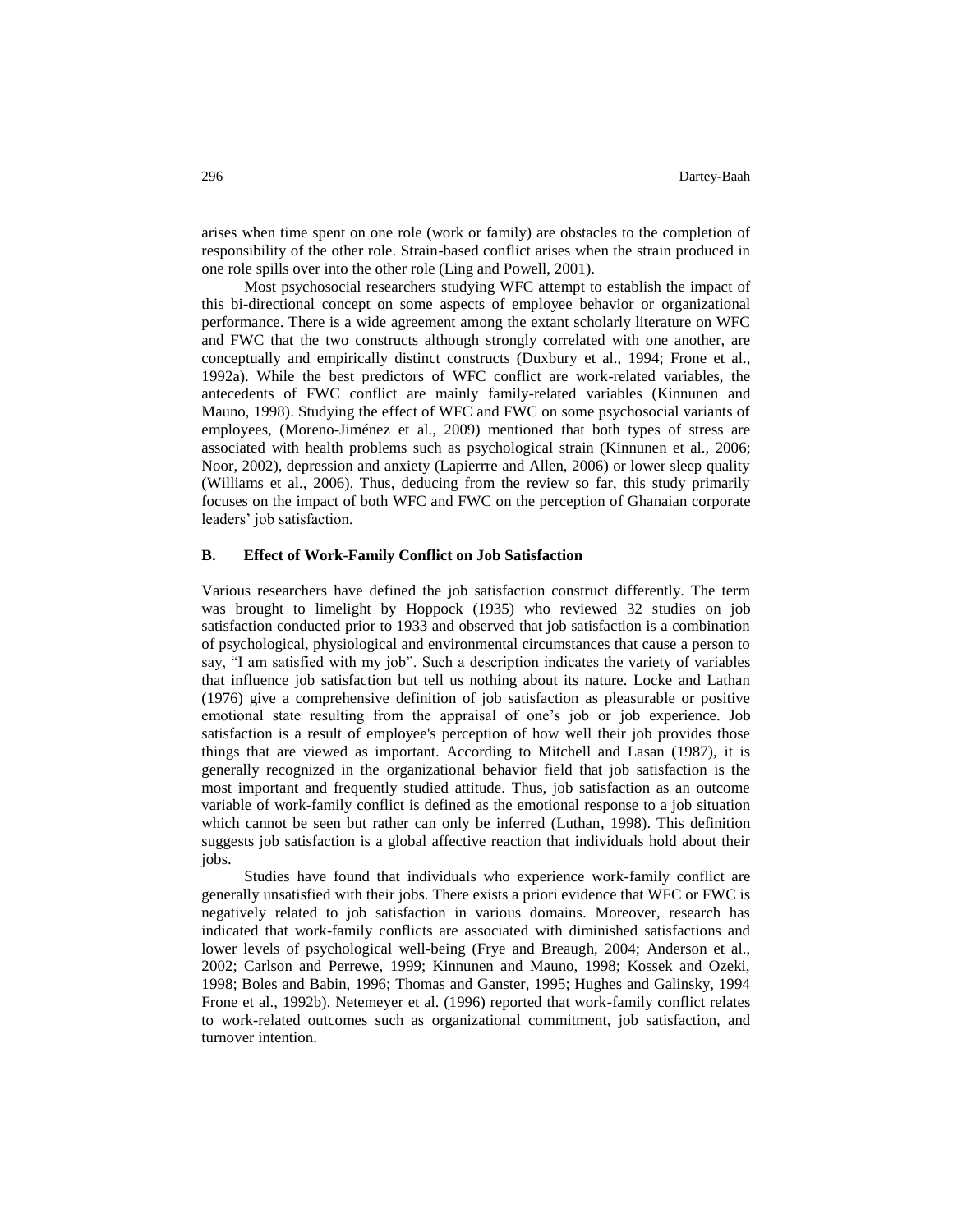Furthermore, literature reveals that the negative effect of work-family conflict on work attitude may be moderated by several variables (Martins et al., 2002). In these studies, emotional intelligence is expected to moderate the relationship between workfamily conflict and job satisfaction, and the relationship between work-family conflict and career commitment. George (2000) and Tsui et al. (1992) posit that family interference with work may have some negative consequences on the extent to which employees will be satisfied with their jobs and committed to their career aspirations. However, Aryee et al. (1999), and Lyness and Thompson (1997) do not report the same findings. On the basis of this logic, conflict and job satisfaction are expected to exhibit a strong correlation. This study, therefore, seeks to investigate this correlation in the context of the Ghanaian corporate leadership.

#### **C. Demographic Characteristics and Work-Family Conflict**

Researchers have successfully demonstrated that some antecedents are related to both WFC and FWC [e.g. age, family support, number of children] (Frone et al., 1992b, 1996, 1997b; Kinnunen and Mauno, 1998; Netemeyer et al., 1996; Parasuraman et al., 1996). For instance, it has been reported that though both sexes may experience workfamily conflicts, females tend to be more conflict-prone than their male counterparts due to the former spending more combined time on work and family activities than the latter (Frone et al., 1992b; Hammer et al., 1997; Lundberg et al., 1994). However, to confirm the construct validity of WFC and FWC and to better target management interventions for each, the unique antecedents of each must be clearly delineated.

The works of Adekola (2006), Ajaja (2004), and Williams and Warrens (2003) assessed gender differences in burnout at the workplace, work-family conflict and managerial efficiency of the managers in Nigeria. Their findings revealed that role conflict experienced by the managers resulting from work-to-family interface has detrimental effects on their performance. Also, female managers were found to be less effective in managing organizational resources than male managers based on workfamily role conflict. This is because female managers tend to experience work-tofamily role conflict than the male managers do. This finding still requires further empirical verification which the present study seeks to do. Again, existing literature suggests two hypotheses concerning gender differences in domain sources conflict: domain flexibility and domain salience. The domain flexibility hypothesis predicts that the work domains are greater sources of conflict than the family domain for both men and women. The domain salience hypothesis predicts that the family domains are greater sources of conflict for men than the work domain (Lzaeli, 1993). Evans and Bartolome (1999) claim that the work domain is less flexible, so work affects family life more than the reverse and there is no gender difference. But for Cooke and Roussoau (1994) conflict is greater from the domain that is more salient to the person's identity. Therefore, women will experience more conflict from the family domain and men from the work domain.

Still on gender differences, Ajaja (2004) noted that women might experience more role conflict as a result of simultaneity of their multiple roles. Evidence from research have shown that some family domain pressures like the effects of the presence of young children (Ciarrochi et al., 2001), spouse time in paid work (Akinjide, 2006; Poele, 2003) and work domain pressures like number of hours worked per week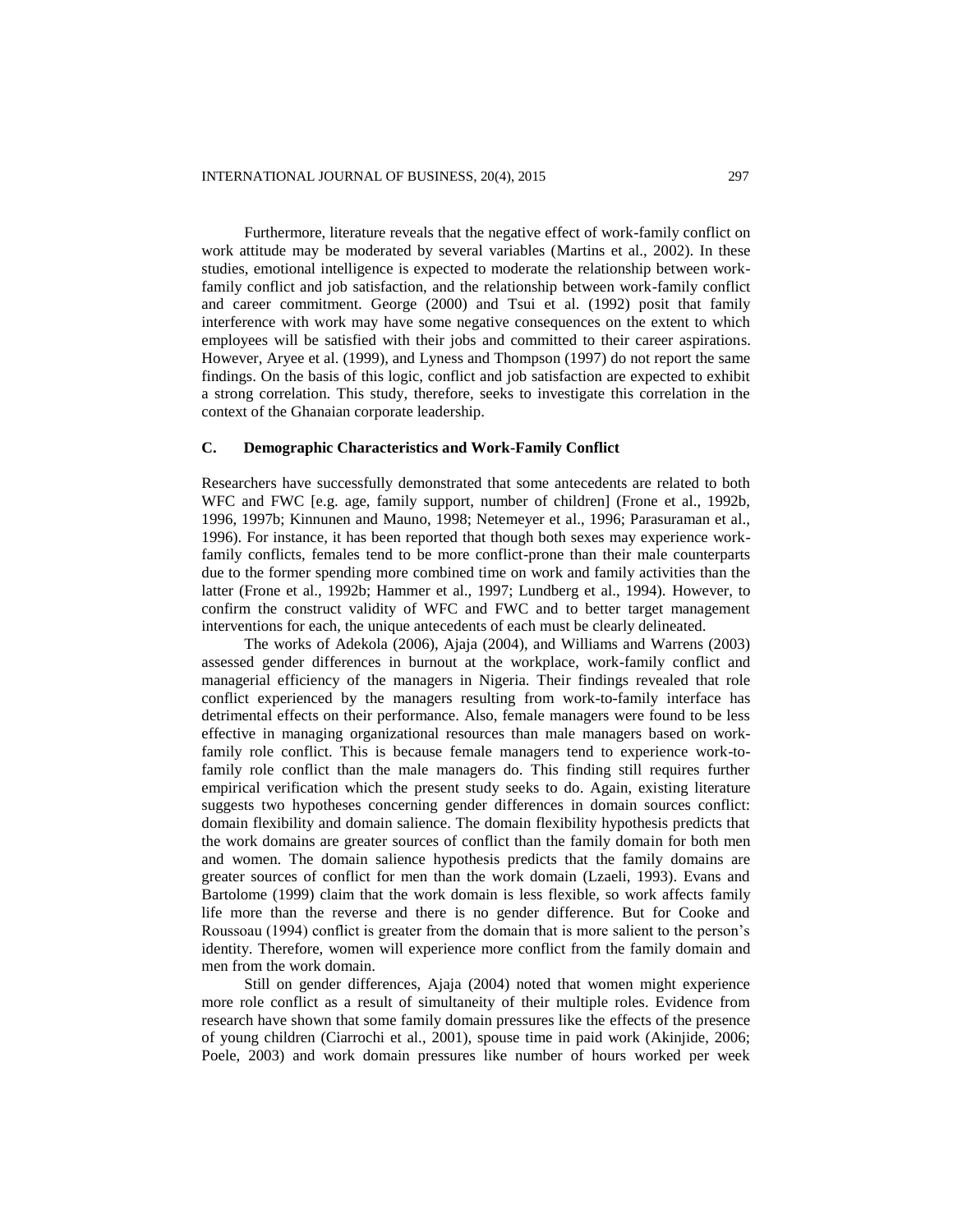(Akinboye, 2003) are associated with work-family conflict. However, Pleck, Starnes, and Lang (1990) discovered that specific conditions that contribute most to the workfamily conflict (WFC) were: excessive working hours, scheduling incompatibilities, and physically/psychologically demanding duties that cause fatigue and irritability. Thus, men were more likely than women to report WFC caused by excessive work time whereas women more than men were likely to report WFC caused by schedule incompatibilities. Thus, no gender differences were found in the pattern of asymmetry. In a similar vein, Drago (2002) had predicted that women, because of responsibilities in the household, would have greater interferences from family-to-work than men; and that men, because of a strong work allegiance, would have greater interferences from work-to-family than women.

With regard to the age of respondents, studies have shown a negative correlation between age and work-family conflict. For instance, a study done by Hsu (2011) with Taiwanese correctional officers revealed that age is significantly and negatively correlated with work-family conflict. Similar studies by Andreassi and Thompson (2007) revealed a close relationship of age with work-family conflict.

Studies that examine the characteristics of work domain as predictors of workfamily conflict have established that employees in managerial and professional positions report higher levels of work-to-family conflict than those working in nonmanagerial and non-professional positions (Duxbury and Higgins, 2003). For instance, among Spanish employees, Carnicer et al. (2004) discovered that there were differences in the job category level with respect to work-family conflict whereby top managers experienced greater work-to-family conflict than their subordinates in the lower category.

Related to the managerial position is employee's educational qualification. Employees with a master or doctoral degree experienced greater WFC and FWC than employees with high school education. A study of female Malaysian operators, clerks, secretaries, nurses and physicians found that physicians experienced the greatest intensity of work-to-family conflict. However, operators experienced the greatest intensity of family-to-work conflict (Aminah, 2007). Thus, the current study seeks to establish the differences in WFC and FWC based on the discussed demographic characteristics of respondents.

#### **D. Hypotheses**

Based on the literature reviewed, the following hypotheses are formulated to guide the study:

- H1. WFC will be positively related to FWC.
- H2a. WFC will be negatively related to job satisfaction.
- H2b. FWC will be negatively related to job satisfaction.
- H3a. Males will experience more WFC than females.
- H3b. Females will experience more FWC than males.
- H4a. Older workers will experience less WFC than younger ones.
- H4b. Older workers will experience more FWC than younger ones.
- H5. Scores of WFC and FWC differ across respondents' position in the organization.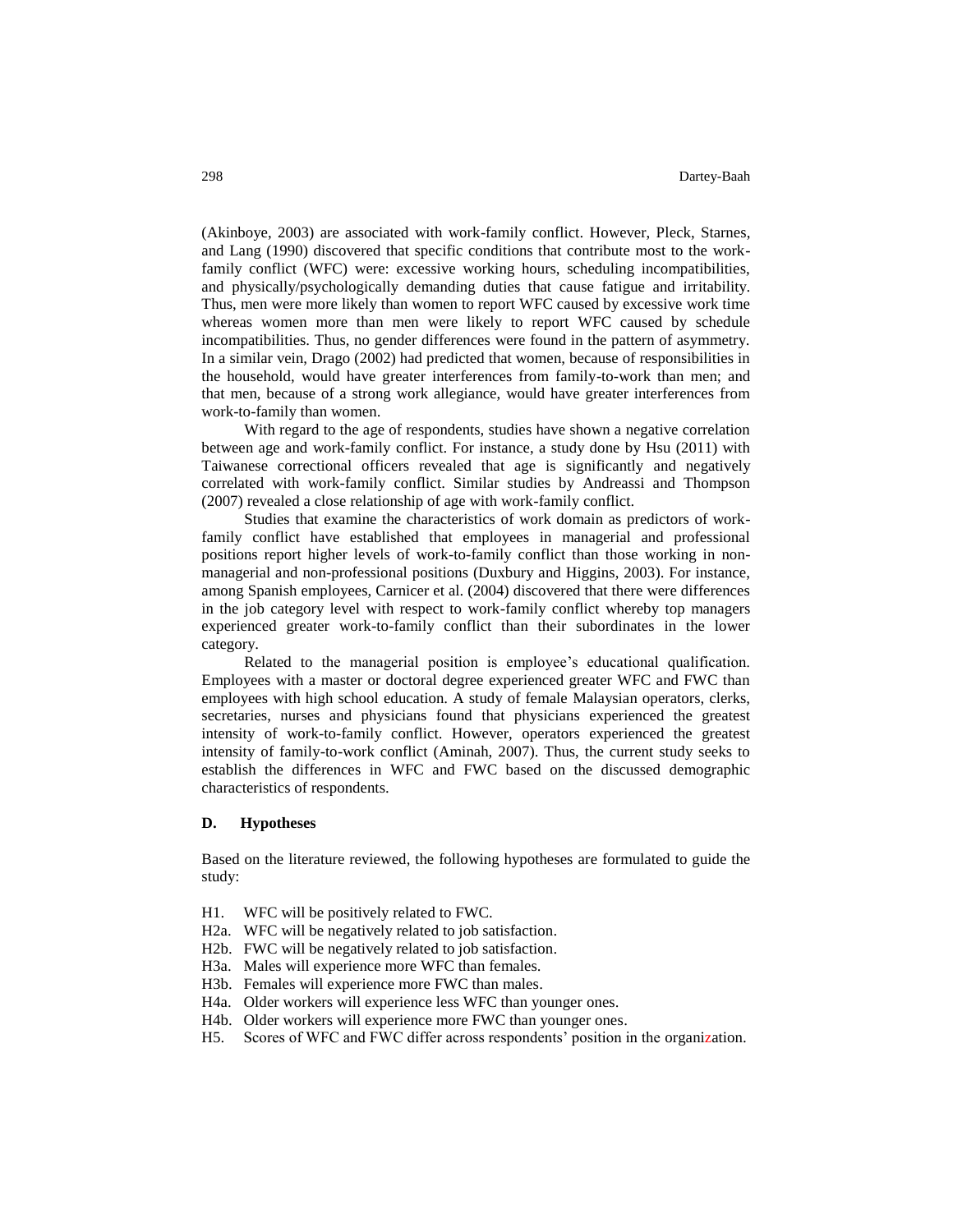#### **IV. METHODOLOGY**

#### **A. Sample and Procedure**

Data used in this study were purposively obtained from corporate leaders in the Accra Metropolis of Ghana. Firms were first of all sampled at random from a predetermined list of businesses. The criteria for inclusion were those firms who have operated for more than a year in the metropolis. Thus, a sample of 5 businesses from the study's predetermined list of businesses qualified for the study. Questionnaires with an introductory letter assuring respondents of their confidentiality and anonymity were self-administered to a total of 120 participants. Of the 120 questionnaires distributed, 100 completed questionnaires were returned yielding a response rate of 83 percent.

The demographic characteristics of respondents can be broken down as follows: 67 percent corporate leaders were males while 33 percent were females; 10 percent were below 26 years of age, 55 percent were between the ages of 26-35; 18 percent were between the ages of 36-45, and 17 percent were above 45 years. Again, 39 percent were top level managers, 33 percent middle level managers and 28 percent clericals (lower level managers). Additionally, 82 percent were graduates, 15 percent had only professional qualifications and 3 percent educated only up to secondary education level.

#### **B. Measures**

All items, other than demographic characteristics of respondents, were captured using a six-point Likert-type scale with responses ranging from disagree very much (1) to agree very much (6). Negative items were reversed in coding for the purpose of alignment with the other items. Thus, a higher score indicates greater variable strength. All questionnaire items were self-developed by the researcher. One sample Kolmogorov-Smirnov Test for normality of data was employed for this study. From the analysis, the p-value for work-to-family conflict (WFC), family-to-work conflict (FWC) and JS (Job satisfaction) were all greater than 0.05 indicating that the data was normally distributed.

# **C. Work-Family Conflict**

Work-to-family conflict (WFC) and family-to-work conflict (FWC) items were developed to measure corporate leader's perception of the degree to which work interferes with family life and also the degree to which family life interferes with work responsibilities. A sample item for WFC is "The demands of my work interfere with my home family life". A sample item for FWC is "My home life interferes with my responsibilities at work". Cronbach's coefficient alpha, an internal consistency measure was used to establish the reliability of this section of the instrument. The alphas for WFC and FWC were 0.88 and 0.87 respectively. This means that the instrument was appropriate and reliable.

# **D. Job Satisfaction**

Items measuring job satisfaction where self-developed by the researcher. In all 6 positive items measured corporate leaders' level of job satisfaction. The average score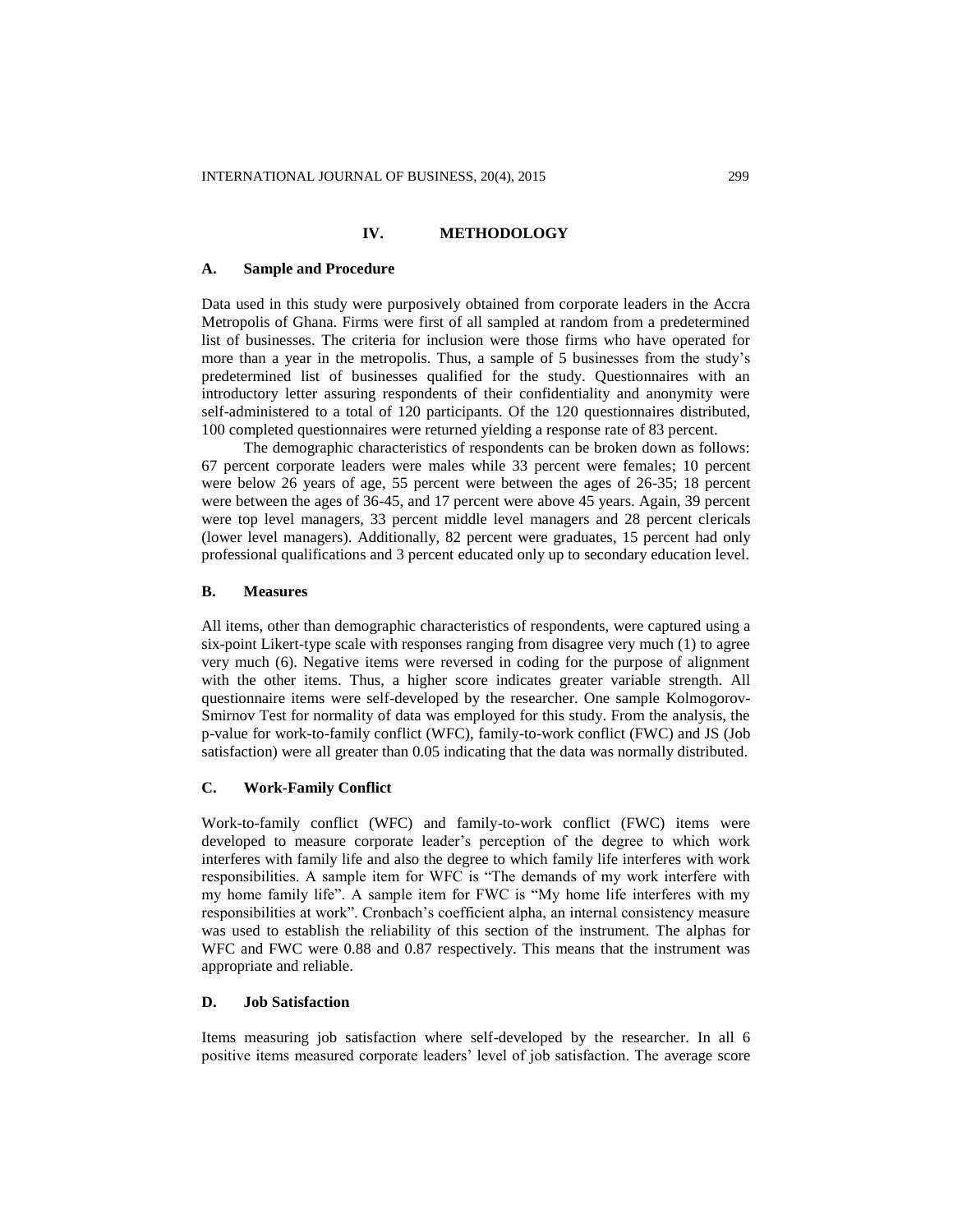of the 6 items was used to assess the attitude of respondents regarding their job content. A sample of an item for the scale is "The ambiance at office is absolutely favorable for work". The coefficient alpha for Job satisfaction was 0.72.

## **V. RESULTS**

The means, standard deviations, correlations and internal consistency reliabilities for the measures (work-to-family conflict, family-to-work conflict and job satisfaction) used in this study are reported in Table 1. Likewise previous studies, WFC and FWC were highly and positively correlated ( $r = 0.60$ ,  $p < 0.01$ ). In terms of work-family conflict and job satisfaction, work-to-family conflict ( $r = -0.34$ ,  $p < 0.01$ ) and familyto-work conflict ( $r = -0.34$ ,  $p < 0.01$ ) are significantly and negatively related to job satisfaction, indicating that Ghanaian corporate leaders who experience work-family conflict (WFC and FWC), tend to have lower job satisfaction. The results in Table 1 thus provide initial support for H1, H2a, and H2b.

To investigate the differences in work-to-family conflict (WFC) and family-towork conflict (FWC) based on gender, an independent samples t-test analysis was conducted in this study. The dependent variables (WFC and FWC) were entered first followed by the independent variable (gender). Table 2 presents the results of the independent samples t-test analysis.

The results in Table 2 show that no significant difference exists between workto-family conflict of male (M=23.2, SD=8.06) and female (M=22.85, SD=8.95) respondents,  $[t (60) = 0.16, p > 0.05]$ . Similarly, there was no significant difference in family-to-work role conflict of male  $(M=14.62, SD=7.87)$  and female  $(M=15.1,$ SD=7.32) Ghanaian corporate leaders,  $[t(60) = -0.23, p>0.05]$ . This, therefore, indicates that no gender differences were found in the patterns of WFC and FWC. Thus the results in Table 2 do not support H3a and H3b.

With regard to differences in WFC and FWC based on age category of participants, a one-way analysis of variance (ANOVA) was conducted to investigate the differences if any in the dependent variables (WFC and FWC). The results in Table 3 indicates that a statistically significant difference was recorded in WFC across the four age categories,  $[F(3, 56) = 3.62, p < 0.05]$ . Nevertheless, no significant difference occurred in FWC, with respect to the age category of the respondents [F  $(3, 56) = 2.67$ , p>0.05]. Thus, H4b is rejected.

To further elaborate the significant difference in WFC based on the age of respondents, a Post-Hoc test of multiple comparisons using Tukey Honesty Significant Difference (HSD) was conducted to ascertain which group means in the independent variable (age category) differed from which others with respect to the dependent variable (WFC) which proved significant at the 0.05 alpha level. The Tukey HSD test proved that the actual difference in means existed between the age range of 46-55 years (M=29.40) and 18-25 years (M=19.00). It can, therefore, be deduced from the analyses that work-to-family conflict increases with one's age. Thus, the older you are, the more work-to-family conflict you will experience. This also does not support H4a.

Lastly, differences in the scores of WFC and FWC based on managerial position were tested using one-way ANOVA. The outcome of the analysis as illustrated in Table 4 shows that no significant difference occurred in WFC [F  $(2, 57) = 0.41$ , p  $> 0.05$ ] and FWC [F (2, 57) = 2.16,  $p > 0.05$ ] across the three managerial levels or positions.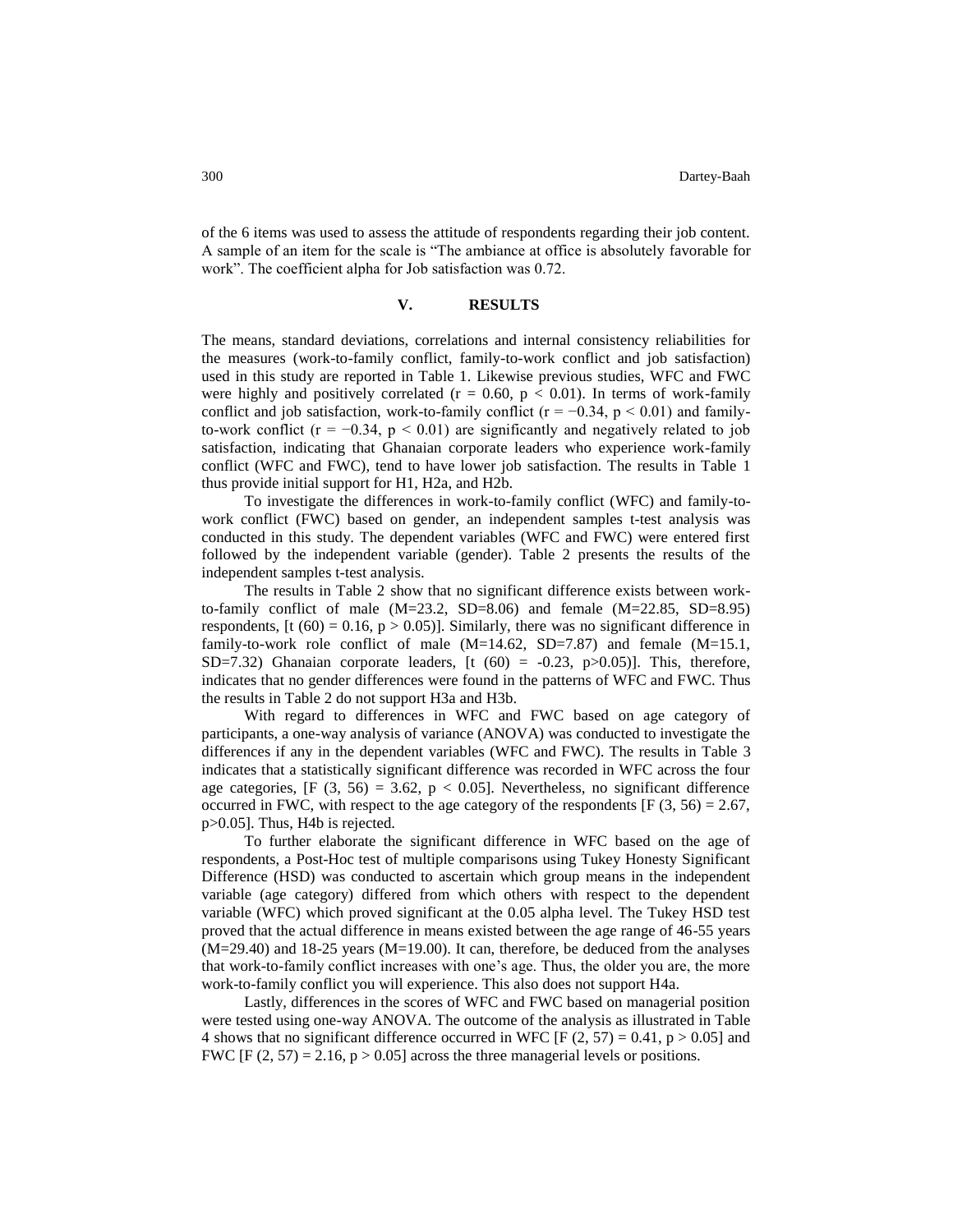| Table 1<br>Means, standard deviations, correlations, and internal consistency reliabilities |       |      |           |            |        |
|---------------------------------------------------------------------------------------------|-------|------|-----------|------------|--------|
| Variables                                                                                   | Mean  | SD   |           |            |        |
| 1. Work-to-family conflict                                                                  | 23.10 | 8.23 | (0.88)    |            |        |
| 2. Family-to-work conflict                                                                  | 14.78 | 7.63 | $0.60**$  | (0.87)     |        |
| 3. Job satisfaction                                                                         | 25.52 | 7.06 | $-0.34**$ | $-0.34***$ | (0.72) |

Notes: n=100; \*\*p < 0.01, all two-tailed tests; reliability estimates appear in parentheses along the diagonal

|                                                               |       | Table 2 |    |         |         |
|---------------------------------------------------------------|-------|---------|----|---------|---------|
| T-test analysis of differences in WFC and FWC based on gender |       |         |    |         |         |
| Gender                                                        | Mean  | SD      | Df |         | p-value |
| Male                                                          | 23.22 | 8.06    | 60 | 0.16    | 0.82    |
| Female                                                        | 22.85 | 8.95    |    |         |         |
| Male                                                          | 14.62 | 7.87    | 60 | $-0.23$ | 0.87    |
| Female                                                        | 15.10 | 7.32    |    |         |         |

**Note:**  $n = 100$ ;  $df = 60$ ;  $p > 0.05$  (no significant difference occurred)

| Table 3<br>One-way ANOVA of differences in WFC and FWC based on Age |       |      |         |
|---------------------------------------------------------------------|-------|------|---------|
| Age category                                                        | Mean  | F    | p-value |
| $18-25$ years                                                       | 19.00 | 3.62 | $0.02*$ |
| $26-35$ years                                                       | 21.24 |      |         |
| $36-45$ years                                                       | 25.18 |      |         |
| $46-55$ years                                                       | 29.40 |      |         |
| $18-25$ years                                                       | 10.67 | 2.67 | 0.06    |
| $26-35$ years                                                       | 13.55 |      |         |
| $36-45$ years                                                       | 16.09 |      |         |
| $46-55$ years                                                       | 19.90 |      |         |

**Note:** *n* =100; *df =*3, 56; \**p* < 0.05 (significant difference exist)

# **Table 4**

| *****<br>One-way ANOVA of differences in WFC and FWC based on position |       |       |         |  |
|------------------------------------------------------------------------|-------|-------|---------|--|
| Age category                                                           | Mean  | F     | p-value |  |
| Top level management                                                   | 22.17 | 0.407 | 0.67    |  |
| Middle level                                                           | 23.86 |       |         |  |
| Clerical                                                               | 21.76 |       |         |  |
| Top level management                                                   | 16.00 | 2.16  | 0.13    |  |
| Middle level                                                           | 16.05 |       |         |  |
| Clerical                                                               | 11.59 |       |         |  |

Note:  $n= 100$ ; df = 2, 57;  $p > 0.05$  (no significant difference recorded)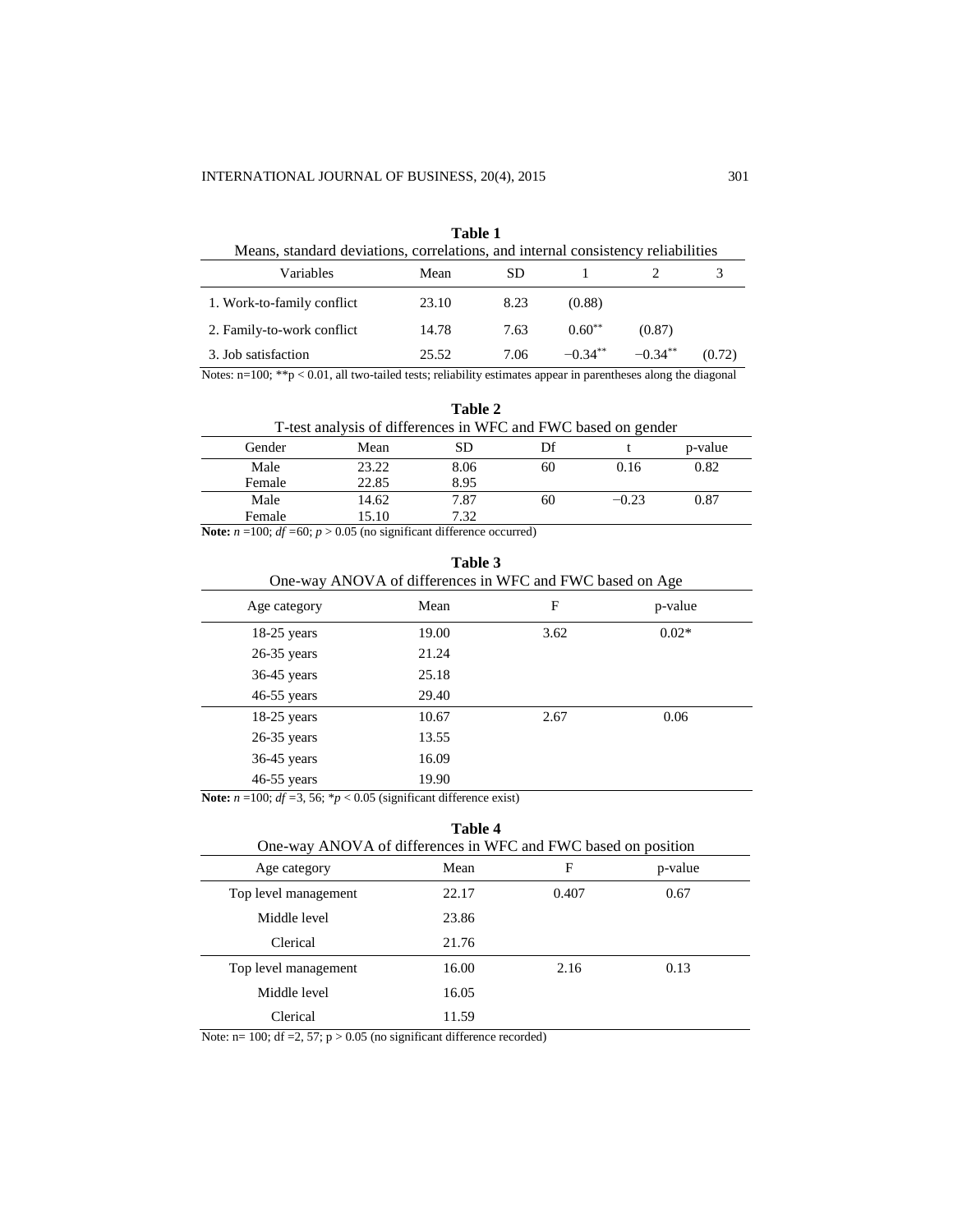## **VI. DISCUSSIONS AND CONCLUSIONS**

The findings of this study show that, significant positive relationship exist between WFC and FWC as indicated by the role theory framework (Kahn et al., 1964; Pleck, 1977); the systems approach (Hammer et al., as cited in Boyar et al., 2007; Westman, 2002, 2001) and the framework of Ling and Powell (2001) in the proposed work-family conflict model in Figure 1. However, this finding is in discord with the theoretical argument advanced by Bryon (2005), and Mesmer-Magnus and Viswesvaran (2005) that WFC and FWC are distinct but reciprocally related. Again, George (2000) and Tsui et al. (1992) in their studies discovered that family (work) interference with work (family) has some negative consequences on the extent to which employees will be satisfied with their works and committed to their career aspirations.

Similarly, this study has also found that work-to-family conflict and family-towork conflict have negative effect on job satisfaction. This indicates that Ghanaian corporate leaders who experience a higher level of either conflict tend to have less satisfaction with their work. Thus, given the demanding work requirements of Ghanaian corporate leaders in terms of supervisory practices, meeting attendances, traveling schedules, record keeping, decision-making and other evaluative assignments, it is not surprising that those who experience work-to-family conflict have lower levels of job satisfaction. Again, this result is consistent with the theoretical framework of Ling and Powell (2001) as well as results of previous studies undertaken in other occupations and settings (Frye and Breaugh, 2004; Anderson et al, 2002; Kossek and Ozeki, 1998; Netemeyer et al., 1996).

Moreover, unlike Ajaja (2004), Drago (2002), and Lzaeli (1993) who argue that female (women) because of responsibilities in the household would have greater interferences from family-to-work than male (men), and that male (men), because of a strong work allegiance, would have greater interferences from work-to-family than female (women), this study has found that no significant difference exist in WFC and FWC between male and female corporate leaders in Ghana. Again, the results of the study are in disagreements with Frone et al. (1992a), Hammer et al. (1997), and Lundberg et al. (1994) who report that females tend to be more conflict-prone than their male counterparts due to the former spending more combined time on work and family activities than the latter. This may also suggest that Ghana male corporate leaders appear to be more supportive of their spouses in undertaking house chores; a shift from the usual traditional thinking of less supportive male spouses in that regard.

However, in accordance with this study is the conclusion drawn by Pleck et al. (1990) in their research that work and family boundaries are asymmetrically permeable and that gender differences that exist with regard to this has been debunked. In consequence, no gender difference exists with respect to work-family conflict.

This study has also found a significant difference in work-to-family (WFC) conflict within the age range of Ghanaian corporate leaders. Thus, the finding hypothesizes that conflict in families emanating from workplace is significantly and positively related to the age range of Ghanaian corporate leaders. Thus, the older one becomes the more work-to-family conflict he/she is likely to experience. This study thus reject the findings of Hsu (2011), and Andreassi and Thompson (2007) that state that age is significantly and negatively correlated with work-family conflict.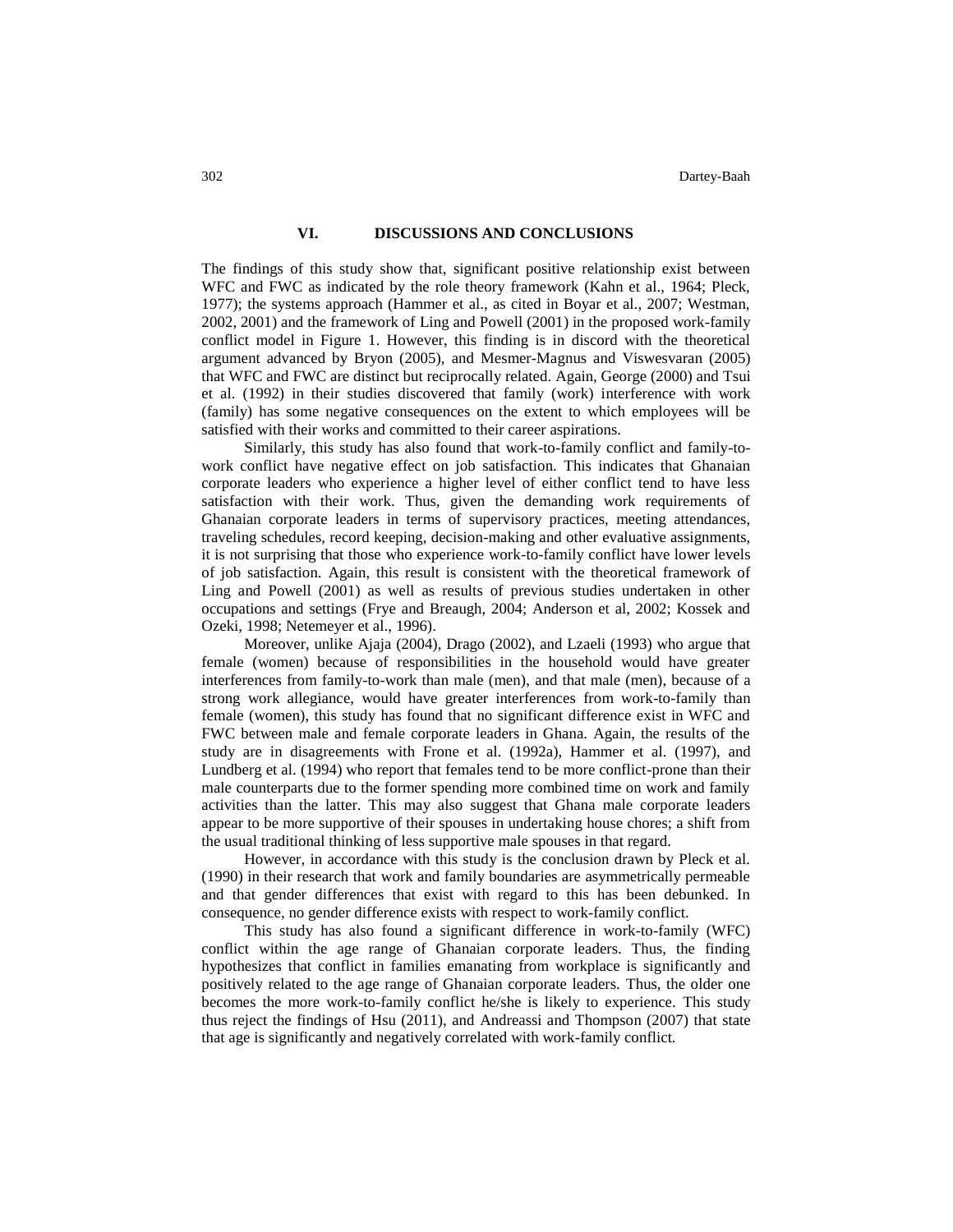#### **A. Managerial Implications**

Research has shown that work-family conflict has a negative impact on organizational, family, and personal outcomes (Frone et al., 1992a and 1997a). The findings of this study calls for further interrogation into conflicts experience in both directions and their mitigating measures by business organizations. The study implies that corporate entities should find ways to hold constant or reduce perceptions of work and family demand, along with other direct variables of WFC and FWC. For instance, organizations can reduce workloads, limit the number of roles assigned to employees in different levels, and provide resources as well as encourage support from colleagues in completing task assignments.

Besides, since dissatisfaction at work can affect productivity, it implies that firms should develop keen interest in issues of this bi-directional concept. This can be possible and beneficial by redesigning jobs to make them more interesting and challenging (Hackman and Oldham, 1980). Thus, if employees enjoy their work and find it valuable, then they may potentially work even harder than they usually do.

Results from this study also indicate a significant difference in age category based on work-to-family conflict. This difference, however, depicts a positive relationship between age and work-to-family conflict. The study implies that assignment of roles and task to different age categories in a firm should be done with care. This is because a higher task assignment or over challenging jobs to older employees potentially means more conflict at home and this in turn will negatively affect productivity.

In conclusion, the study supports past research stating that, among a number of antecedent factors, work-family conflict is a vital factor which significantly affects job satisfaction. This study thereby contributes to the existing work-family conflict literature and divulges the effect of respondents' demographic characteristics on this complex, multi-dimensional, bi-directional construct.

#### **REFERENCES**

- Adams, G.A., L.A. King, and D.W. King, 1996, "Relationships of Job and Family Involvement, Family Social Support, and Work-family Conflict with Job and Life Satisfaction", *Journal of Applied Psychology*, 81, 411-420.
- Adekola, K.A., 2006, Gender Differences in the Experiences of Burnout at Work Place among the Teachers of Ogun State, *Journal of Labor and Trade Unionism*, 1(1), 36-45.
- Ajaja, A.A., 2004, *Gender Factors as Determinants of Managerial Efficiency in Work Organizations in Oyo State, Nigeria*, Unpublished PhD thesis, University of Ibadan.
- Akinboye, J.A., 2003, Emotional Intelligence and Personality Factors: Effect on Job Performance of Managers at Workplace. *Journal of Educational Psychology,* 21(2), 76-83.
- Akinjide, J.O., 2006, *Emotional Intelligence as Determinant of Students' Academic Performance*. Unpublished master's dissertation, University of Ibadan, Ibadan.
- Allen, T.D., 2001, "Family-supportive Work Environments: The Role of Organizational Perceptions", *Journal of Vocational Behavior*, 58(3), 414-435.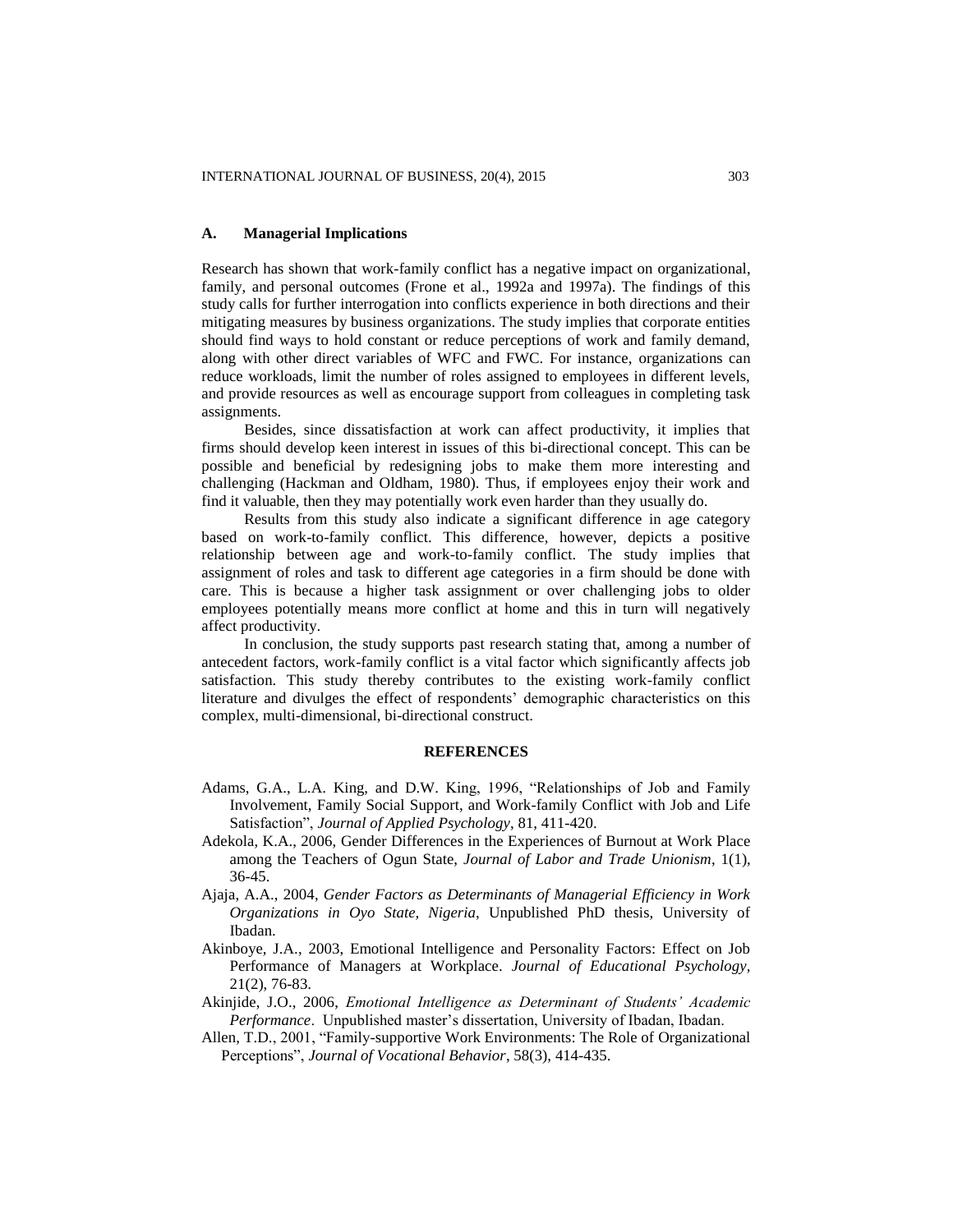- Aminah A., 2007, "Work-family Conflict, Life-cycle Stage, Social Support, and Coping Strategies among Women Employees", *The Journal of Human Resource and Adult Learning*, 3(1), 70-79.
- Anderson, S.E., B.S. Coffey, and R.T. Byerly, 2002, "Formal Organizational Initiatives and Informal Workplace Practices: Links to Work-family Conflict and Job-related Outcomes", *Journal of Management*, 28(6), 787-810.
- Andreassi, J.K. and C.A. Thompson, 2007, "Dispositional and Situational Sources of Control: Relative Impact on Work-family Conflict and Positive Spillover", *Journal of Managerial Psychology*, 22(8), 22-740.
- Aryee, S., V. Luk, A. Leung, and S. Lo, 1999, "Role Stressors, Interrole Conflict, and Well-being: The Moderating Influence of Spousal Support and Coping Behaviors among Employed Parents in Hong Kong", *Journal of Vocational Behavior*, 54, 259-78.
- Boles, J.S. and B.J. Babin, 1996, "On the Front Lines: Stress, Conflict, and the Customer Service Provider", *Journal of Business Research*, 37(1), 41-50.
- Boles, J.S., M.W. Johnston, and J.F. Hair, 1997, "Role Stress, Work-family Conflict and Emotional Exhaustion: Inter-relationships and Effects on Some Work-related Consequences", *Journal of Personal Selling and Sales Management*, 17(1), 17-28.
- Boyar, S.L., J.C. Carr, D.C. Jr Mosley, and C.M. Carson, 2007, "The Development and Validation of Scores on Perceived Work and Family Demand Scales", *Educational and Psychological Measurement*, 67, 100-15.
- Boyar, S.L., C.P. Maertz Jr., and A. Pearson, 2005, "The Effects of Work-family Conflict and Family-work Conflict on Non-attendance Behaviors", *Journal of Business Research*, 58, 919-25.
- Byron, K., 2005, "A Meta-analytic Review of Work–family Conflict and Its Antecedents", *Journal of Vocational Behavior*, 67(2), 169–198.
- Burke, R.J., 1988, "Some Antecedents and Consequences of Work-family Conflict", *Journal of Social Behavior and Personality*, 3, 287-302.
- Carlson, D.S., and P.L. Perrewe, 1999, "The Role of Social Support in the Stressorstrain Relationship: An Examination of Work-family Conflict", *Journal of Management*, 25, 513-40.
- Carnicer, M., P. de Luis, A. M.Sanches, M.P. Perez, and M.J.V. Jimenez, 2004, "Workfamily Conflict in a Southern European Country: The Influence of Job-related and Non-job-related Factors", *Journal of Managerial Psychology*, 19(5), 446-489.
- Ciarrochi, J., A.Y.C. Chan, and L.E. Bajgar, 2001, "A Critical Evaluation of the Emotional Intelligence Constructs", *Personality Individual Differences*, 28, 539- 561.
- Cooke, V., and Roussoau, 1994, "Effects of Continuance, Affective, and Mora Commitment on the Withdrawal Process: An Evaluation of Eight Structural Equations Models", *Academy of Management Journal*, 36, 951-995.
- Drago, F.A., 2002, "Emotional Labor at Workplace: An Examination of Turnover Intentions of the Workforce", *Journal of Social and Health Psychology*, 23(1), 34- 45.
- Duxbury, L., and C. Higgins, 2003, "*Work Life Conflict in Canada in the New Millennium: A Status Report*", Public Health Agency of Canada, Retrieved October 23, 2005, from http://www.phac-aspc.gc.ca/publicat/work-travail/report2/index. html.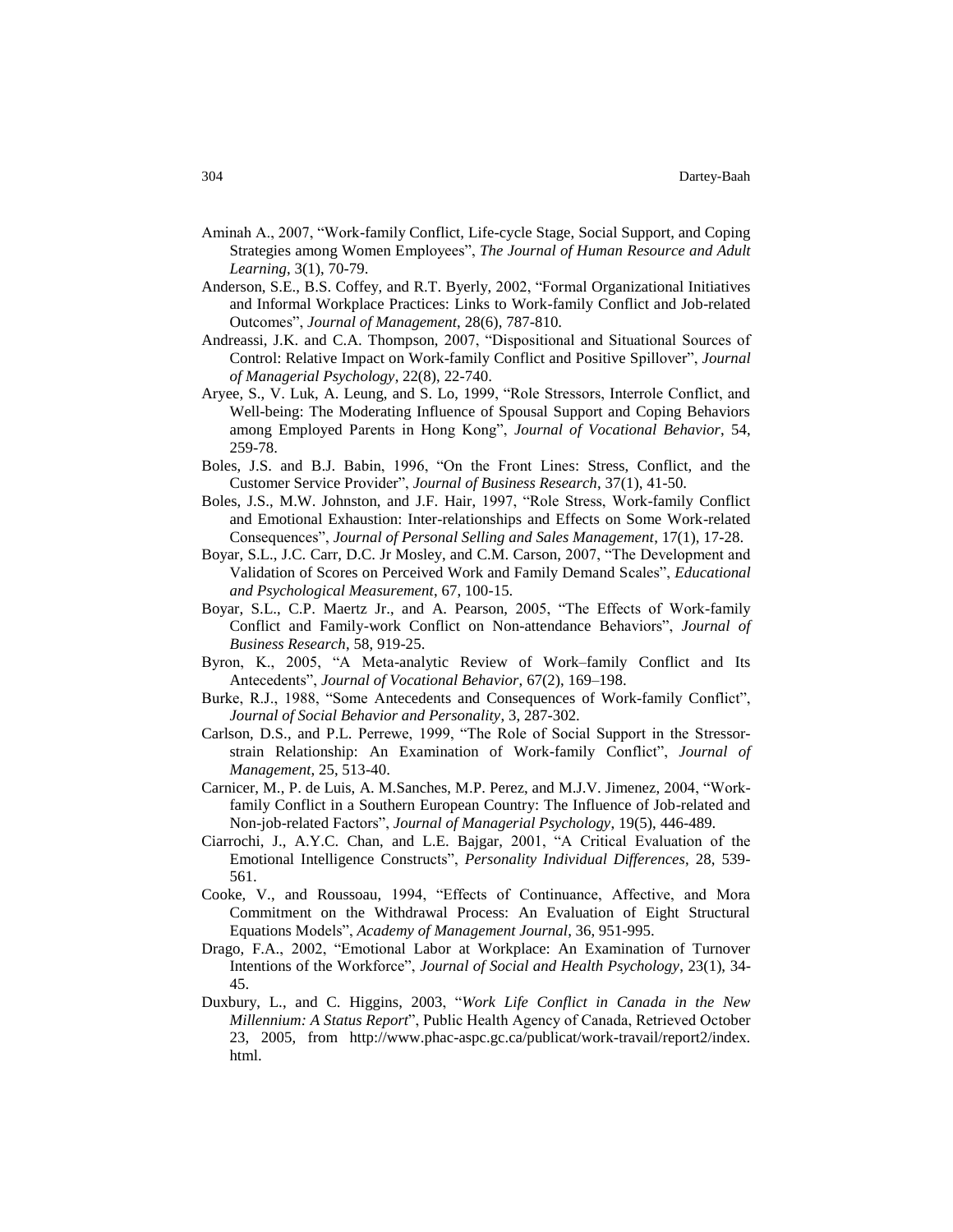- Duxbury, L.E., C.A. Higgins, and S. Mills, 1994, "After-hours Telecommuting and Work-family Conflict: A Comparative Analysis", *Information Systems Research,*  3, 173-190.
- Evans, L.Z. and C.O. Batholome, 1999, "Emotional Intelligence, Job Satisfaction and Leadership Effectiveness among the Head Teachers", *Psychology Bulletin*, 16(2), 32-46.
- Frone, M.R., M. Russell, and G.M. Barnes, 1996, "Work-family Conflict, Gender, and Health-related Outcomes: A Study of Employed Parents in Two Community Samples", *Journal of Occupational Health Psychology*, 1, 57-69.
- Frone, M.R., M. Russell, and M.L. Cooper, 1992a, "Antecedents and Outcomes of Work-family Conflict: Testing a Model of the Work-family Interface", *Journal of Applied Psychology*, 77, 65-78.
- Frone, M.R., M. Russell, and M.L. Cooper, 1992b, "Prevalence of Work-family Conflict: Are Work and Family Boundaries Asymmetrically Permeable?", *Journal of Organizational Behavior*, 13, 723-9.
- Frone, M.R., M.R. Russell, and M.L. Cooper, 1997a, "Job Stressors, Job Involvement, and Employee Health: A Test of Identity Theory", *Journal of Occupational and Organizational Psychology*, 68, 1-11.
- Frone, M.R., J.K. Yardley, and K.S. Markel, 1997b, "Developing and Testing an Integrative Model of the Work-family Interface", *Journal of Vocational Behavior*, 50, 145-67.
- Frye, N.K. and J.A. Breaugh, 2004, "Family-friendly Policies, Supervisor Support, Work-family Conflict, Family-work Conflict, and Satisfaction: A Test of a Conceptual Model", *Journal of Business and Psychology*, 19(2), 197-220.
- George, J.M., 2000, "Emotions and Leadership: The Role of Emotional Intelligence", *Human Relations*, 53(8), 1027-1055.
- Goff, S.J., M.K. Mount, and R.L. Jamison, 1990, "Employer Supported Child Care, Work/family Conflict, and Absenteeism: A Field Study", *Personnel Psychology*, 43, 793-809.
- Greenhaus, J.H., S. Parasuraman, and K.M. Collins, 2001, "Career Involvement and Family Involvement as Moderators of Relationships between Work-family Conflict and Withdrawal from a Profession", *Journal of Occupational Health Psychology*, 6, 91-100.
- Hackman, J.R. and G.R. Oldham, 1980, *Work Redesign*, Addison-Wesley, Reading, MA.
- Hammer, L.B., E. Allen, and T.D. Grigsby, 1997, "Work and Family Conflict in Dualearner Couples: Within-individual and Crossover Effects of Work and Family", *Journal of Vocational Behavior,* 50(2), 185-203.
- Hammer, L.B., E.E. Kossek, Y. Nanette, B. Todd, and C.H. Ginger, 2009, "Development and Validation of a Multidimensional Measure of Family Supportive Supervisor Behaviors (FSSB)", *Journal of Management*, 35, 837–56.
- Hepburn, C.G. and L. Barling, 1996, "Eldercare Responsibilities, Interrole Conflict, and Employee Absence: A Daily Study", *Journal of Occupational Health Psychology*, 1, 311-318.
- Hoang, T.H.L., 2009, *Work-life Balance: The Challenge of Female Entrepreneurs in Vietnam*. Unpublished Master's Thesis, School of Sustainable Development of Society and Technology, Malardalen University, Malardalen.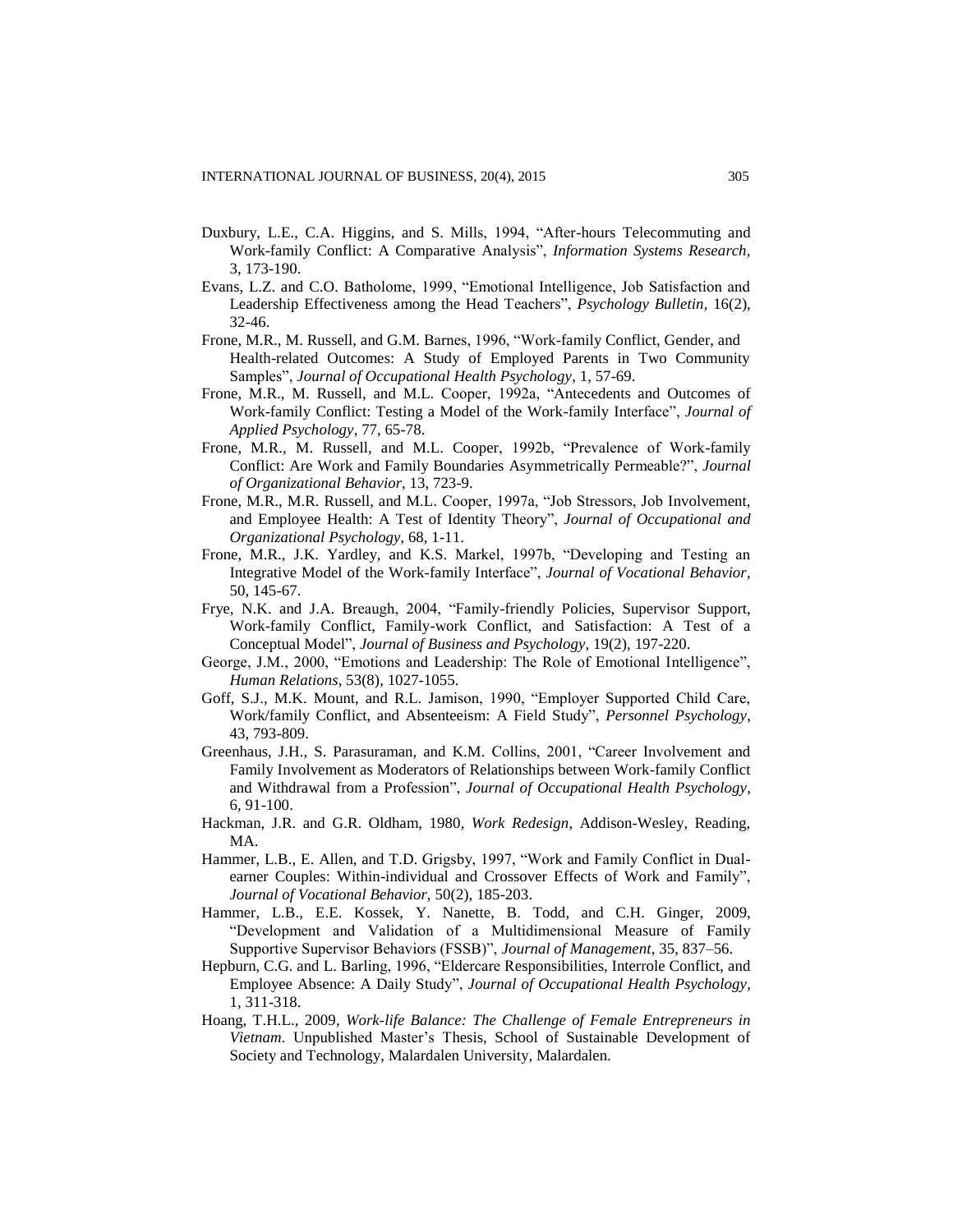Hoppock, R., 1935, *Job Satisfaction*, Harper and Brothers, New York, NY.

- Hsu, Y.R., 2011, "Work-family Conflict and Job Satisfaction in Stressful Working Environments: the Moderating Roles of Perceived Supervisor Support and Internal Locus of Control", *International Journal of Manpower*, 23(2), 233-248.
- Hughes, D.L. and E. Galinsky, 1994, "Gender, Job and Family Conditions, and Psychological Symptoms", *Psychology of Women Quarterly*, 18, 251-270.
- Kahn, R. L., D. M. Wolfe, R. P. Quinn, J. D. Snoek, and R. A. Rosenthal, 1964, *Organizational Stress: Studies in Role Conflict and Ambiguity*, Wiley, New York, NY.
- Kinnunen, U., T. Feldt, S. Geurts, and L. Pulkkinen, 2006, "Types of Work-family Interface: Well-being Correlates of Negative and Positive Spillover between Work and Family", *Scandinavia Journal of Psychology*, 47, 149–162.
- Kinnunen, U. and S. Mauno, 1998, "Antecedents and Outcomes of Work-family Conflict among Employed Women and Men in Finland", *Human Relations*, 51, 157-178.
- Kossek, E.E., and C. Ozeki, 1998, "Work-family Conflict, Policies, and the Job-life Satisfaction Relationship: A Review and Directions for Organizational Behaviorhuman Resources Research", *Journal of Applied Psychology*, 83(2), 139-149.
- Lapierre, L.M. and T.D. Allen, 2006, "Work-supportive Family, Family-supportive Supervision, Use of Organizational Benefits, and Problem-focused Coping: Implications for Work-family Conflict and Employee Well-being", *Journal of Occupational Health Psychology*, 11(2), 169-181.
- Ling, Y. and G.N. Powell, 2001, "Work-Family Conflict in Contemporary China: Beyond and American-based Model", *International Journal of Cross Cultural Management,* 1, 357-373.
- Locke, E.A. and G.P. Lathan, 1976, *Theory of Goal Setting and Task Performance*, Prentice-Hall, Englewood Cliffs, NJ.
- Lundberg, U., R. Kadefors, B. Melin, G. Palmerud, P. Hassmen, M. Engstrom, and I. Elfsberg Dohns, 1994, "Psychophysiological Stress and EMG Activity of the Trapezius Muscle", *International Journal of Behavior Medicine*, 1, 354-370.
- Luthans, F., 1998, *Organizational Behavior*, McGraw-Hill, Boston.
- Lyness, K.S. and D.E. Thompson, 1997, "Above the Glass Ceiling? A Comparison of Matched Samples of Female and Male Executives", *Journal of Applied Psychology*, 82, 359-75
- Lzaeli, P.Q., 1993, "Work to Family Conflict and Productivity in Organization: An Empirical Study", *Journal of Applied Psychology*, 16(2), 64-73.
- Martins, B.C., J.H. Samuel, F.T. Chan, and R.O. Miller, 2002, "Work-family Conflict and Women in Wage Employment. A Meta Analysis", *Journal of Social Psychology*, 17(1), 82-91.
- Mesmer-Magnus, J., and C. Viswesvaran, 2005, "Convergence between Measures of Work-to-family and Family-to-work Conflict: A Meta-analytic Examination", *Journal of Vocational Behavior*, 67, 215-232.
- Mitchell, T.R. and J.R. Lason, 1987, *People in Organization*, McGraw-Hill, New York, NY.
- Moreno-Jiménez, B., M. Mayo, A.I. Sanz-Vergel, S. Geurts, A. Rodríguez-Muñoz, and E. Garrosa, 2009, "Effects of Work–family Conflict on Employees' Well-being: